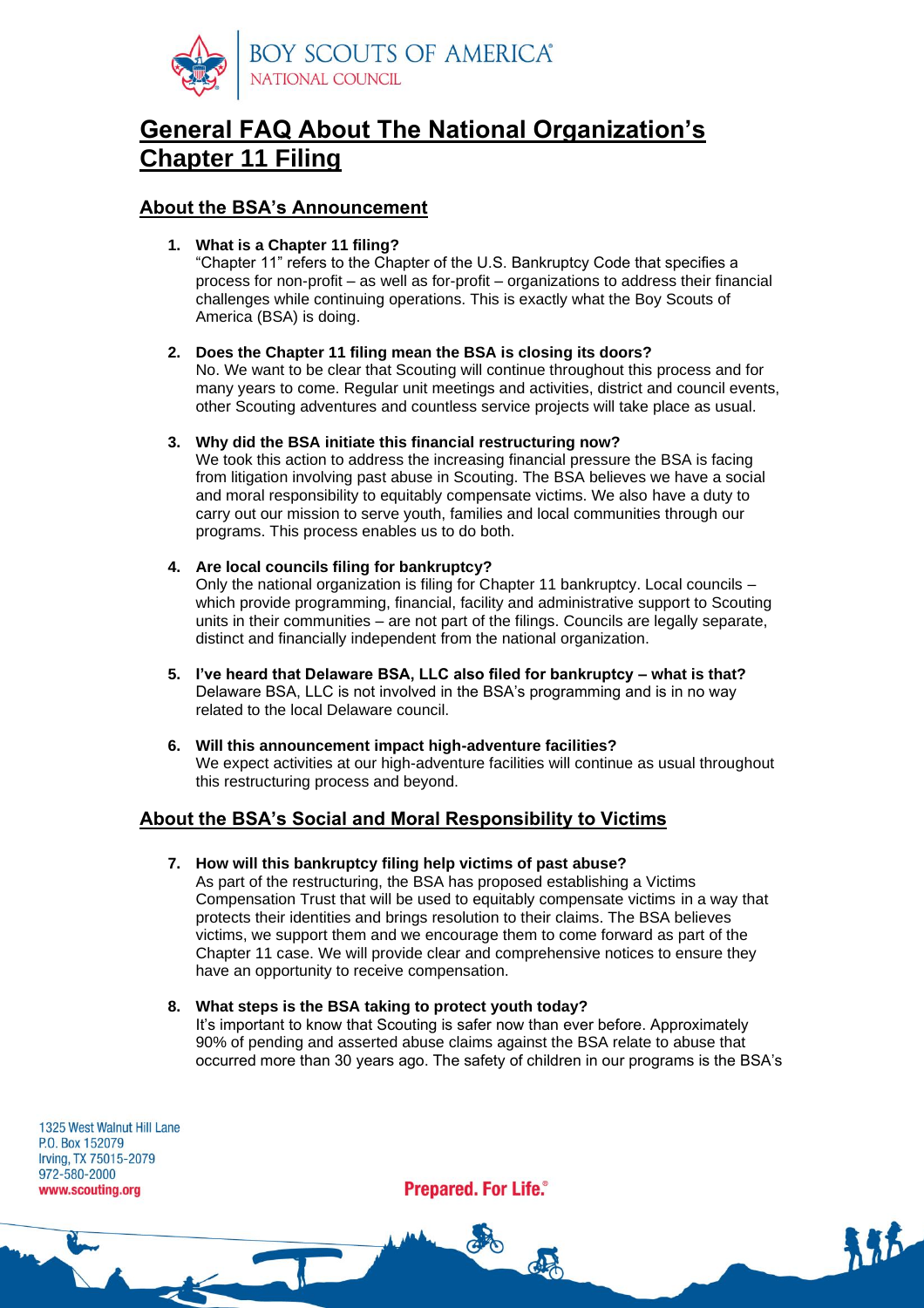

**SOY SCOUTS OF AMERICA®**<br>NATIONAL COUNCIL

absolute top priority. That's precisely why we've developed some of the strongest expert-informed youth protection policies found in any youth-serving organization.

From mandatory youth protection training and background checks for all volunteers and staff, to policies that prohibit one-on-one interaction between youth and adults and require that any suspected abuse be reported to law enforcement, our volunteers and employees take youth protection extremely seriously and do their part to help keep kids safe. You can read more about the BSA's multi-layered safeguards and our efforts to be part of the broader solution to child abuse at [www.scouting.org/youth](http://www.scouting.org/youth-safety)[safety.](http://www.scouting.org/youth-safety)

#### **9. What is the BSA doing to support victims of abuse in Scouting?**

The BSA has partnered with 1in6, a trusted national resource for male survivors, to expand their services so that victims of abuse are able to anonymously access vital support from trained advocates when and how they need it. Victims can access these services at www.1in6.org/BSA. This is a multi-year commitment, which we feel is an important component of the support we provide on an ongoing basis.

The BSA will continue to fund in-person counseling for any current or former Scout or member of their family by a provider of their choice, when they are ready to take that step. No proof is required; a victim need only make a request. To request in-person counseling, please call 1-866-907-BSA1 or email [restructuring@scouting.org.](mailto:restructuring@scouting.org)

#### **10. Did the BSA cover up past instances of abuse?**

An independent academic review of the BSA's records found no incident of a coverup of abuse by the national organization. However, the BSA recognizes that in the past, its efforts to protect its youth participants have at times failed some of the very children they were meant to protect. In certain circumstances, predators used Scouting to gain access to children, and volunteers or employees of the national organization or local councils did not always effectively address allegations and transgressions. The BSA understands that no apology can ever repair the damage caused by this abuse or take away the pain that victims have endured.

## **About Donations to Scouting**

T

**11. Will my donations be used to compensate victims or cover legal fees related to the Chapter 11 filing?**

Your restricted donations can only be used for their designated purposes. We are legally prepared to enforce and defend all of your restrictions to ensure donations – past, present and future – are used as you intended.

In addition, Friends of Scouting (FOS) donations go straight to supporting Scouting in our communities today. These donations are critical to maintaining our operations and are being used to do so in real time.

**12. Should I donate to Scouting during the Chapter 11 process, or should I wait until the national organization emerges from the restructuring process?** There is absolutely no reason to stop supporting Scouting. Whether you contribute to the national organization, your local council, or both, your continued support is more important than ever. It is instrumental in empowering young people to succeed now and throughout their lives.

Your contributions have created unparalleled experiences for youth – experiences that instill the values and skills that prepare our members to be the future leaders of

1325 West Walnut Hill Lane P.O. Box 152079 Irving, TX 75015-2079 972-580-2000 www.scouting.org

**Prepared. For Life.**®